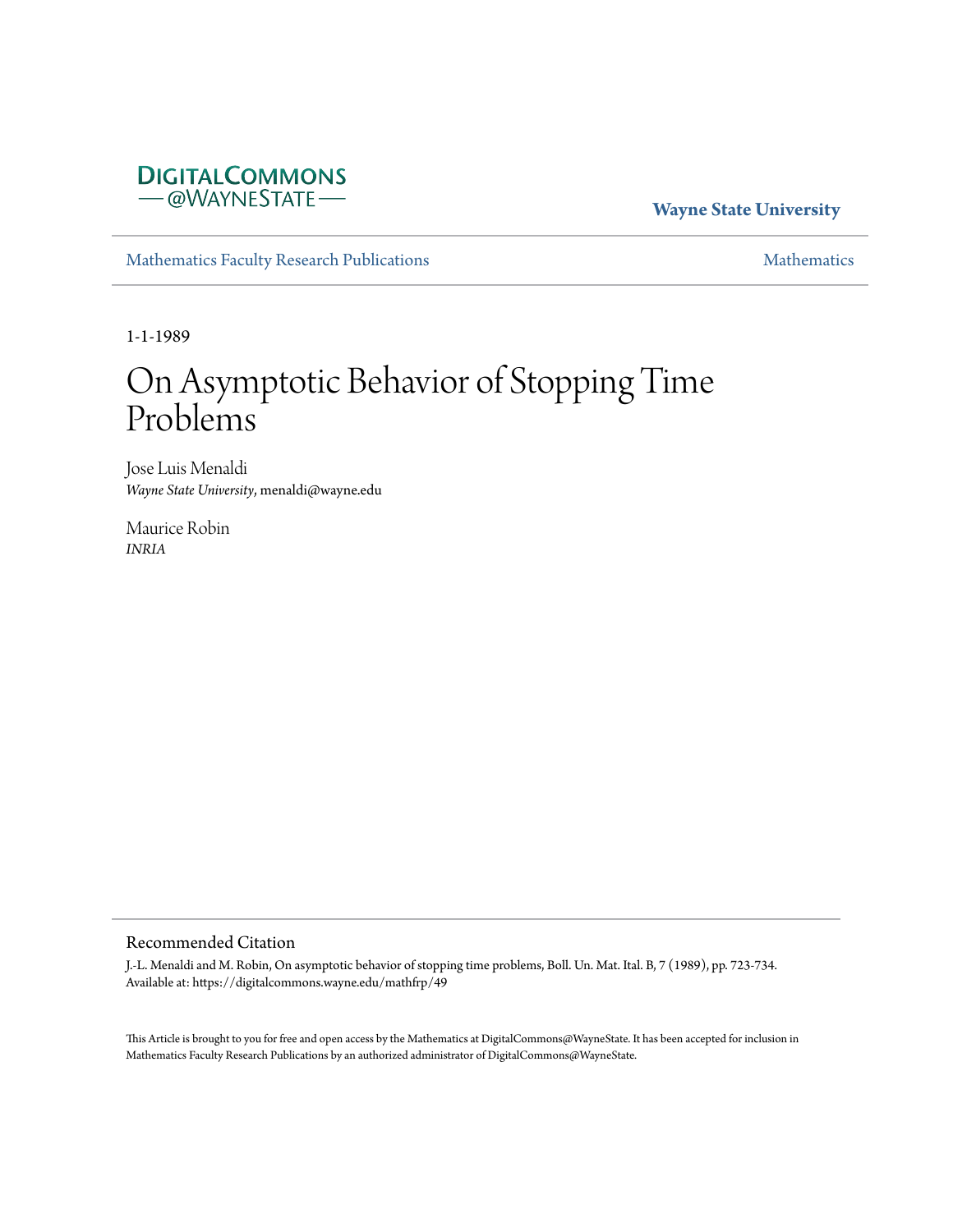# On Asymptotic Behavior of Stopping Time Problems

Jose Luis Menaldi

Department of Mathematics

Wayne State University

Detroit, Michigan 48202, USA*<sup>∗</sup>*

Maurice Robin

# INRIA

Domaine de Voluceau - B.P. 105

78153 Le Chesnay Cedex, France

*<sup>∗</sup>*Partially supported by NSF grant DMS-8702236.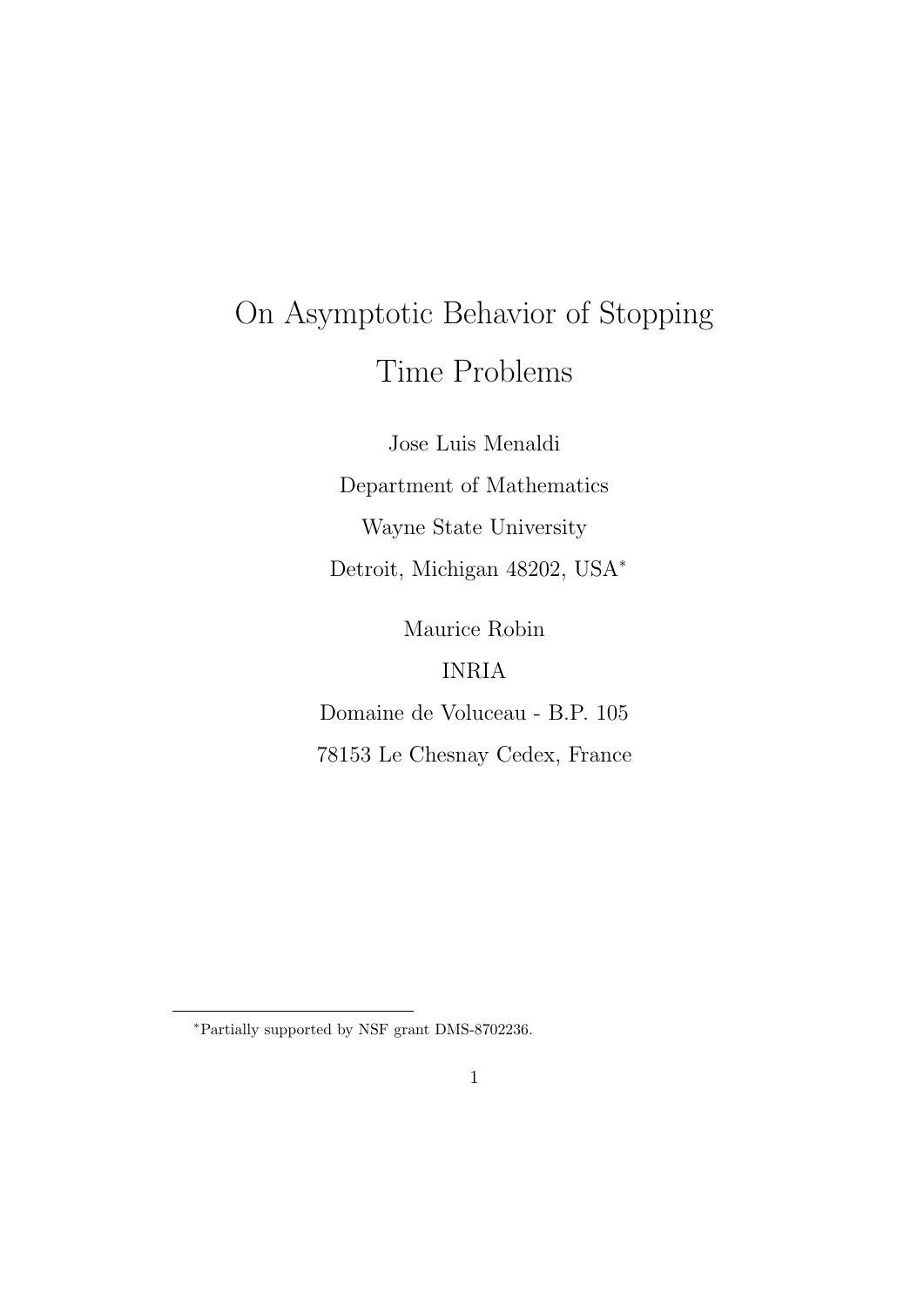#### **1. Introduction**

We are interested in the asymptotic behavior of optimal stopping time problems for general continuous time Markov-Feller processes.

This kind of problems has been investigated by Bensoussan and Lions [2] for reflected diffusions with smooth coefficients. The case of reflected diffusion with jumps has been studied by [6] for bounded measures and in Garroni and Menaldi [4] under fairly general conditions. On the other hand, in Robin [10] and Stettner [11] the case of general ergodic semigroup has been considered, even for more general control problems. We refer also to Lions and Perthame [5] and Perthame [8] form impulse control problems and to Menaldi, Perthame and Robin [7] for switching control problems.

In this paper, we consider a fairly general class of semigroup with some ergodic property. The typical example on hand is the reflected diffusion processes with jumps.

The first section, *§*2, present the problem to be studied. In *§*3, we need to establish some a priori bounds of Lewy-Stampacchia type to be used later. Next, in §4, we study a case where the invariant distribution is not necessary. Finally, under ergodicity assumptions we treat a general case.

#### **2. Statement of the Problem**

Let  $(X_t, t \geq 0)$  be a Markov-Feller process with respect to the filtration  $(\mathcal{F}_t, t \geq 0)$  satisfying the usual conditions, with values in some state space *E*, a compact metric space. Denote by  $(\Phi(t), t \geq 0)$  its semigroup defined on  $C(E)$ , the space of continuous functions from *E* into  $\mathcal{R}$ ; and by *L* its infinitesimal generator defined on *D*(*L*), subspace of *C*(*E*).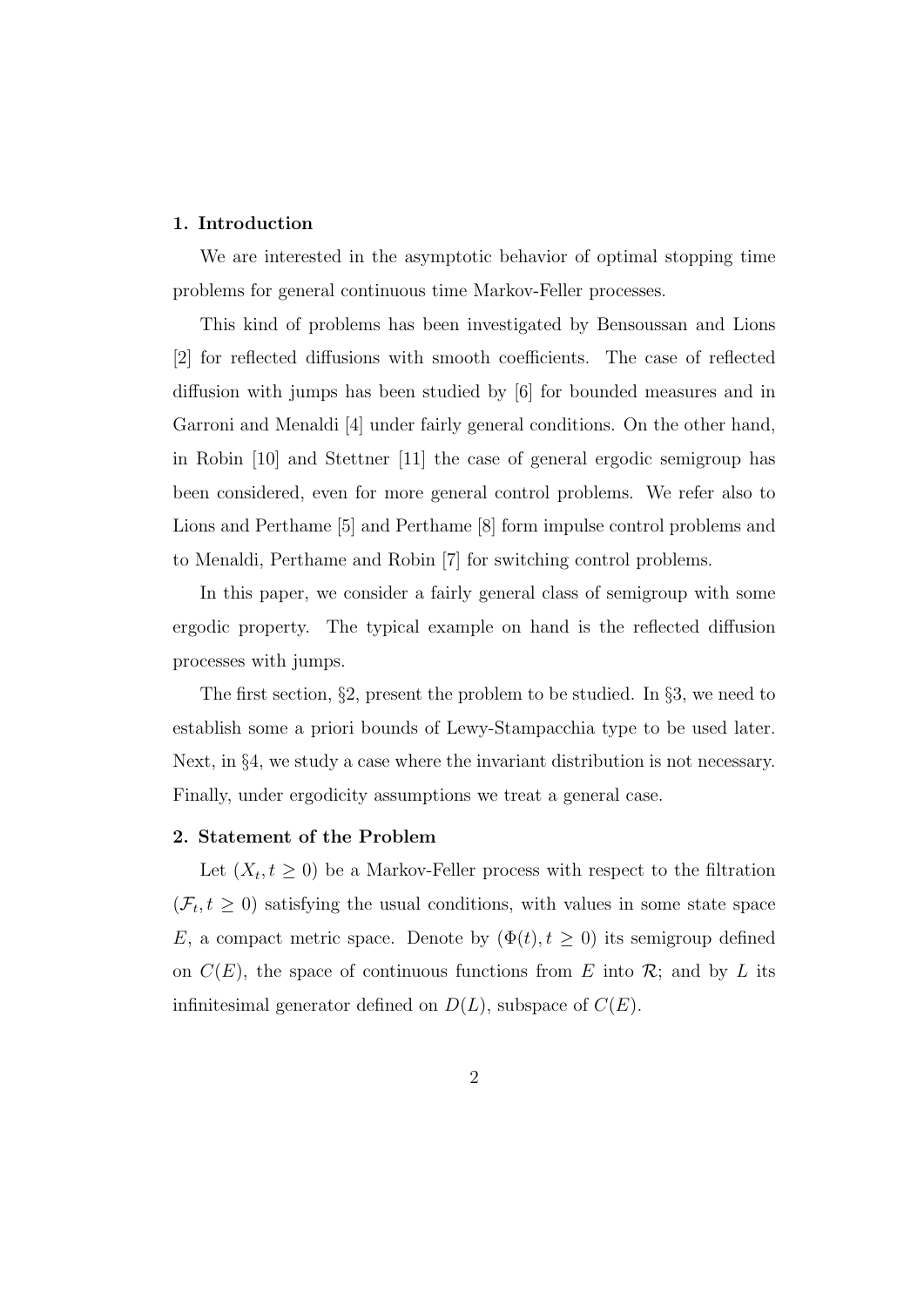Let *T* be the set of all stopping time adapted to  $(\mathcal{F}_t, t \geq 0)$ . Given two functions and a constant,

(1) 
$$
f, \psi \in C(E), \quad \alpha > 0,
$$

we are interested in the behavior of the optimal cost function

(2) 
$$
u_{\alpha}(x) = \inf \{ J_x^{\alpha}(\tau) : \tau \in T \},
$$

$$
J_x^{\alpha}(\tau) = E \{ \int_0^{\tau} e^{-\alpha t} f(X_t) dt + e^{\alpha \tau} \psi(X_{\tau}) \},
$$

as the positive number  $\alpha$  vanishes.

It is clear that this involves ergodic properties of the Markov-Feller process  $(X_t, t \geq 0)$ . Actually, we are concerned with particular processes for which ergodic properties are recently known, e.g. reflected diffusions processes with jumps.

Classic results (cfr. Bensoussan [1], Robin [9]) provided a characterization of  $u_{\alpha}$  as the maximum element of the set of function  $v$  satisfying

(3) 
$$
v \in C(E), v \le \psi,
$$

$$
v \le e^{-\alpha t} \Phi(t)v + \int_0^t e^{-\alpha s} \Phi(s) f ds, \quad \forall t \ge 0.
$$

If  $u_{\alpha}$  is a function in  $D(L)$  then

(4) 
$$
(Lu_{\alpha} - \alpha u_{\alpha} + f) \wedge (\psi - u_{\alpha}) = 0, \quad \wedge = \text{minimum},
$$

Unfortunate,  $u_{\alpha}$  does not belong to  $D(L)$  generally, even for smooth data  $f, \psi$ . However, if we complete the space  $D(L)$  allowing discontinuities then (4) becomes true. This is referred to as the strong formulation of the variational inequality (cfr. Bensoussan and Lions [2]) for diffusion processes with jumps.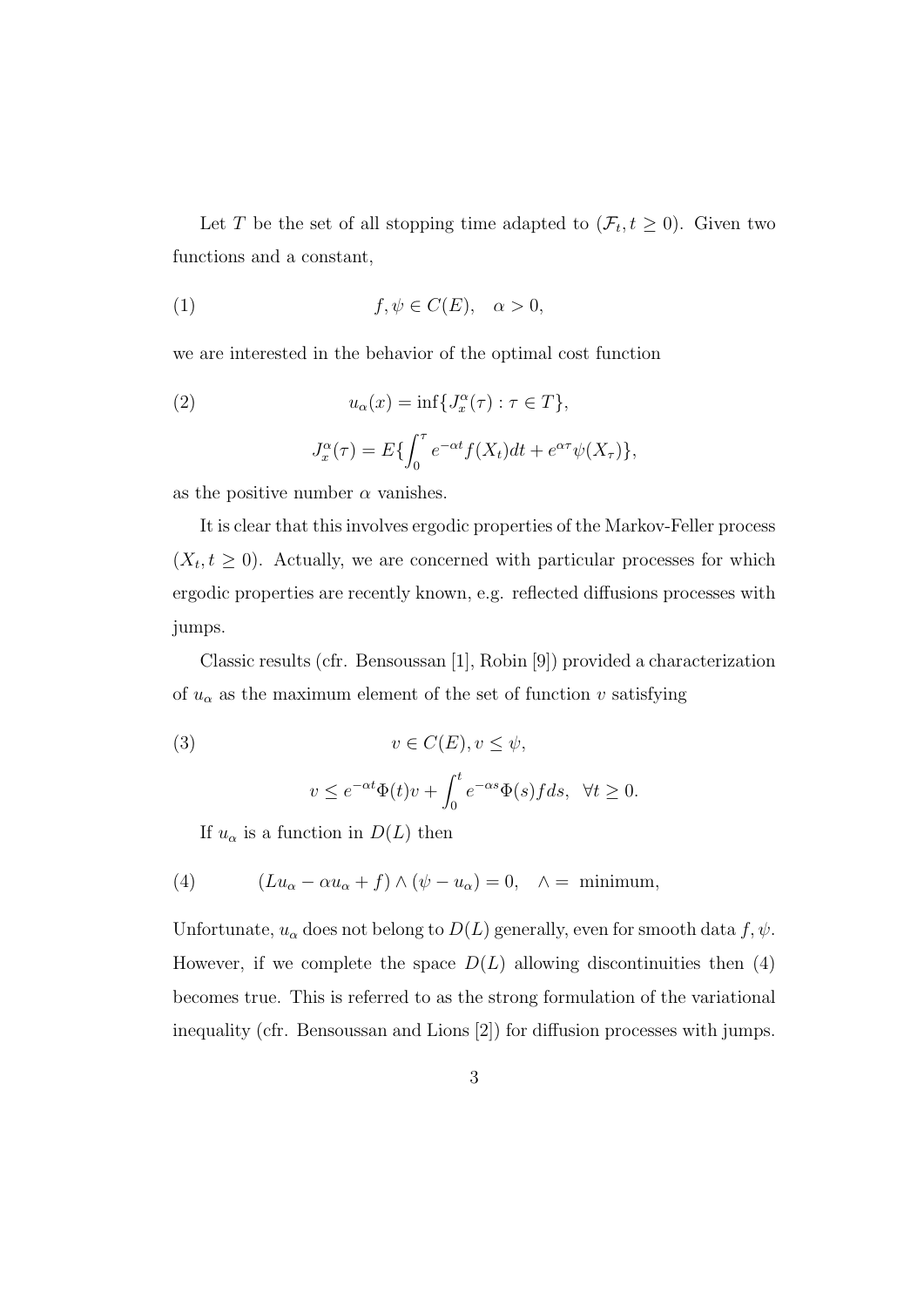Our plan is to establish (4) for general Feller-Markov processes and then the case of reflected diffusions processes with jumps is studied. First for Poisson jumps and finally for general jumps.

## **A priori bounds**

Let us assume that for some Radon measure  $\nu$  on  $E$  the semigroup  $(\Phi(t), t \geq 0)$  leaves invariant the sets of zero  $\mu$ -measure, i.e.

(5) 
$$
\forall t, \varepsilon > 0 \,\exists \delta > 0
$$
 such that  $\forall v \in C(E)$  satisfying

$$
\mu(\lbrace x : v(x) > 0 \rbrace) < \delta \text{ we have } \nu(\lbrace x : \Phi(t)v(x) > 0 \rbrace < \varepsilon.
$$

Then we can extend  $(\Phi(t), t \geq 0)$  into a weakly-star continuous semigroup on  $L^{\infty}(E)$ . Its weakly-star infinitesimal generator, still denoted by *L*, has domain  $D^{\infty}(L)$ , a subspace of  $L^{\infty}(E)$  characterized by

(6) 
$$
v \in D^{\infty}(L)
$$
 iff  $t^{-1}(\Phi(t)v - v), t > 0$ , is bounded in  $L^{\infty}(E)$ .

Moreover,

(7) if 
$$
v \in D^{\infty}(L)
$$
 then  $t^{-1}(\Phi(t)v - v) \to Lv$  weakly-star as  $t \to 0$ .

Also the equation

$$
Lu - \alpha u = v, \quad u \text{ in } D^{\infty}(L)
$$

has a unique solution for any  $\alpha > 0$ , *v* in  $L^{\infty}(E)$ .

Recall the maximum principle satisfied by *L* in *D*(*L*):

- (8) If  $v \in D(L) \subset C(E)$  attains its global maximum at a point
- (9)  $x_0 \in E$  then  $Lv(x_0) \leq 0$ .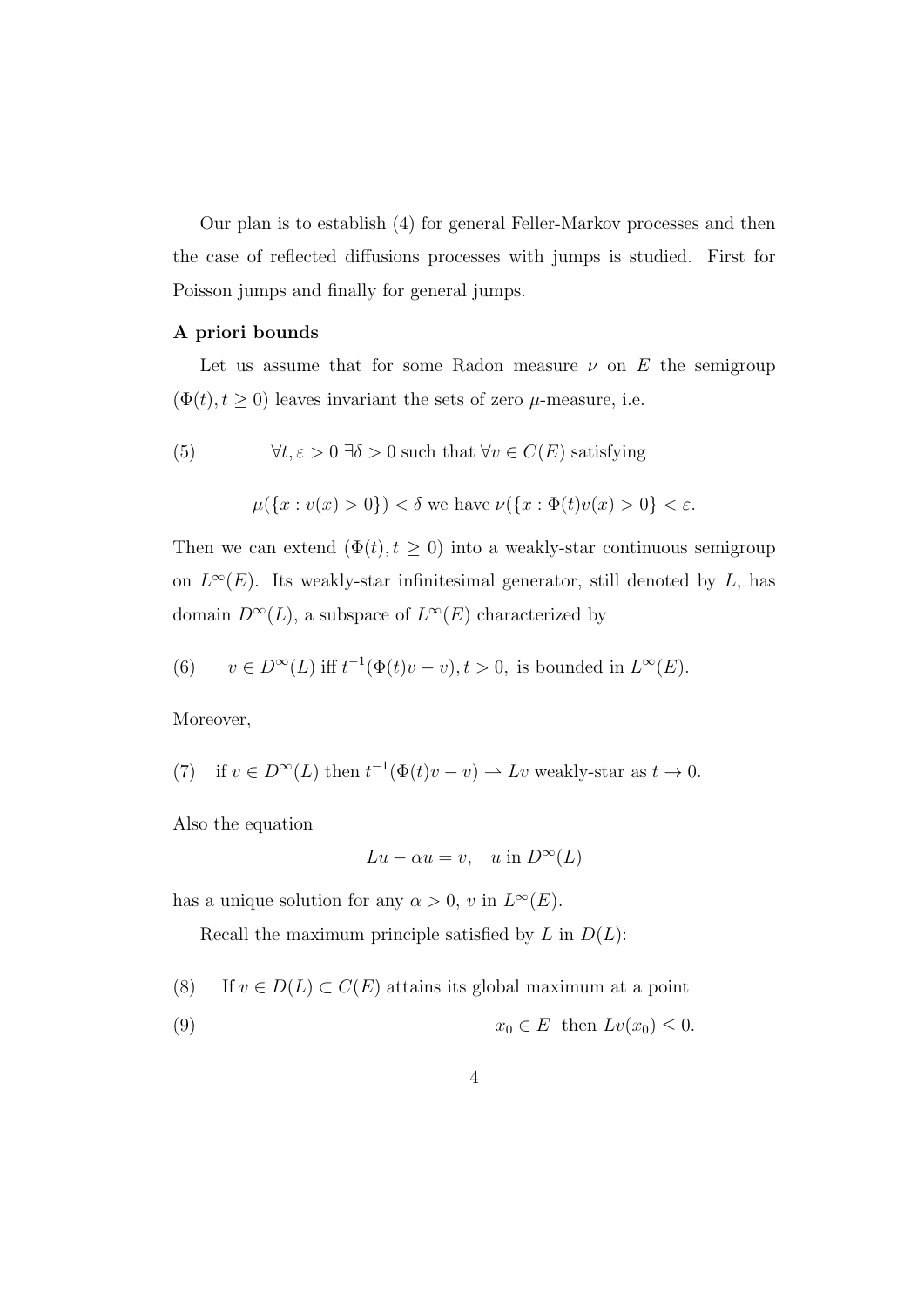#### **Theorem 1**

Under the assumptions  $(1)$ ,  $(5)$  and

(10) there exists a sequence of functions in 
$$
D(L)
$$

(11) 
$$
\{\psi_n\}_{n=1}^{\infty}, \text{ such that } \wedge_{n=1}^k \psi_n \to \psi \text{ as } k \to \infty,
$$

(12) and  $L\psi_n$  is uniformly in *n* bounded from above in  $L^{\infty}(E)$ ,

the problem

(13) 
$$
u_{\alpha} \in C(E) \cap D^{\infty}(L), (Lu_{\alpha} - \alpha u_{\alpha} + f) \wedge (\psi - u_{\alpha}) = 0
$$

has a unique solution, explicitly given by (2). Moreover,  $u_{\alpha}$  satisfies the Lewy-Stampacchia inequality

(14) 
$$
0 \le Lu_{\alpha} - \alpha u_{\alpha} + f \le \left[\max_{n} (L\psi_n - \alpha \psi_n) + f\right]^+,
$$

where  $[\cdot]^+$  denotes the positive part.

### **Proof**

We use the technique of penalization and we give only the main steps.

Define the mapping  $\tau_{\varepsilon}v = u$  as the unique solution of the linear equation

$$
Lu - (\alpha + \frac{1}{\varepsilon})u + \frac{1}{\varepsilon}(v \wedge \psi) + f = 0.
$$

Since  $\tau_{\varepsilon}$  maps  $C(E)$  into  $D(L)$ , the maximum principle (8) applied to the function

$$
w = \pm (u - \tilde{u}) - (1 + \varepsilon \alpha)^{-1} ||v - \tilde{v}||_{C(E)},
$$

where  $\|\cdot\|_{C(E)}$  denotes the supremum norm, gives  $w \leq 0$ , i.e.

$$
\|\tau_{\varepsilon}v-\tau_{\varepsilon}\tilde{v}\|_{C(E)}\leq (1+\varepsilon\alpha)^{-1}\|v-\tilde{v}\|_{C(E)}.
$$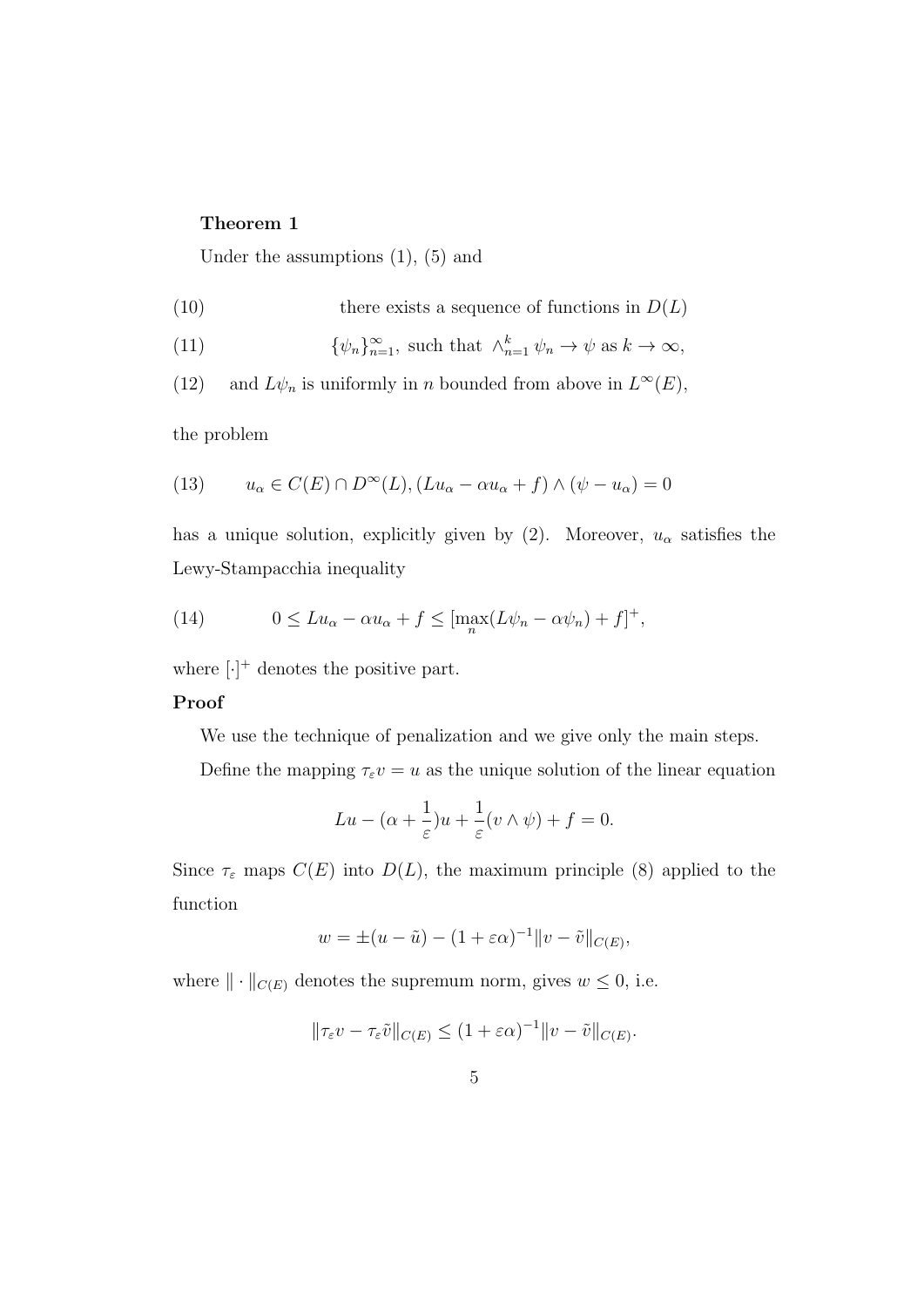Hence  $\tau_{\varepsilon}$  is a contraction on  $C(E)$ , which implies that the penalized problem

(15) 
$$
Lu_{\varepsilon} - \alpha u_{\varepsilon} - \frac{1}{\varepsilon}(u_{\varepsilon} - \psi)^{+} + f = 0
$$

has a unique solution in  $D(L)$ .

By using the maximum principle (8) with the function

 $w = u_{\varepsilon}$   $1 - u_{\varepsilon}$ ,  $0 < \varepsilon$ <sup>1</sup>  $< \varepsilon$ ,

$$
Lw = \alpha w + \left(\frac{1}{\varepsilon^1} - \frac{1}{\varepsilon}\right)(u_{\varepsilon^1} - \psi)^+ + \frac{1}{\varepsilon}[(u_{\varepsilon^1} - \psi)^+ - (u_{\varepsilon} - \psi)^+],
$$

we get  $w \leq 0$ , i.e.

(16) 
$$
u_{\varepsilon^1} \le u_{\varepsilon}, \ \ 0 < \varepsilon^1 < \varepsilon.
$$

Let  $z_{\varepsilon}^k$  be the unique solution of the linear equation

(17) 
$$
Lz_{\varepsilon}^{k} - (\alpha + \frac{1}{\varepsilon})z_{\varepsilon}^{k} + \frac{1}{\varepsilon}[\max_{n \leq k} (L\psi_{n} - \alpha \psi_{n}) + f]^{+} = 0,
$$

and  $u_{\varepsilon}^{k}$  be the solution of the penalized problem with  $\psi$  replaced by  $\wedge_{n=1}^{k} \psi_{n}, \psi_{n}$ given by (19). Now, from the maximum principle (8) applied to the function

$$
w_k = u_{\varepsilon}^k - \psi_n - \varepsilon z_{\varepsilon}^k, \quad n \le k,
$$
  
\n
$$
Lw_k = (\alpha - \frac{1}{\varepsilon})w_k + \left[\max_{i \le k} (L\psi_i - \alpha \psi_i) + f\right]^{-} +
$$
  
\n
$$
+ \left[\max_{i \le k} (L\psi_i - \alpha \psi_i) - (L\psi_n - \alpha \psi_n) + \right]
$$
  
\n
$$
+ \frac{1}{\varepsilon} (u_{\varepsilon}^k - \wedge_{i=1}^k \psi_i)^{-} + \frac{1}{\varepsilon} (\psi_n - \wedge_{i=1}^k \psi_i),
$$

where  $[\cdot]$ <sup> $-$ </sup> is the negative part, we deduce  $w_k \leq 0$ , i.e.

$$
\frac{1}{\varepsilon}(u_{\varepsilon}^k - \wedge_{n=1}^k \psi_n)^+ \le z_{\varepsilon}^k, \varepsilon > 0.
$$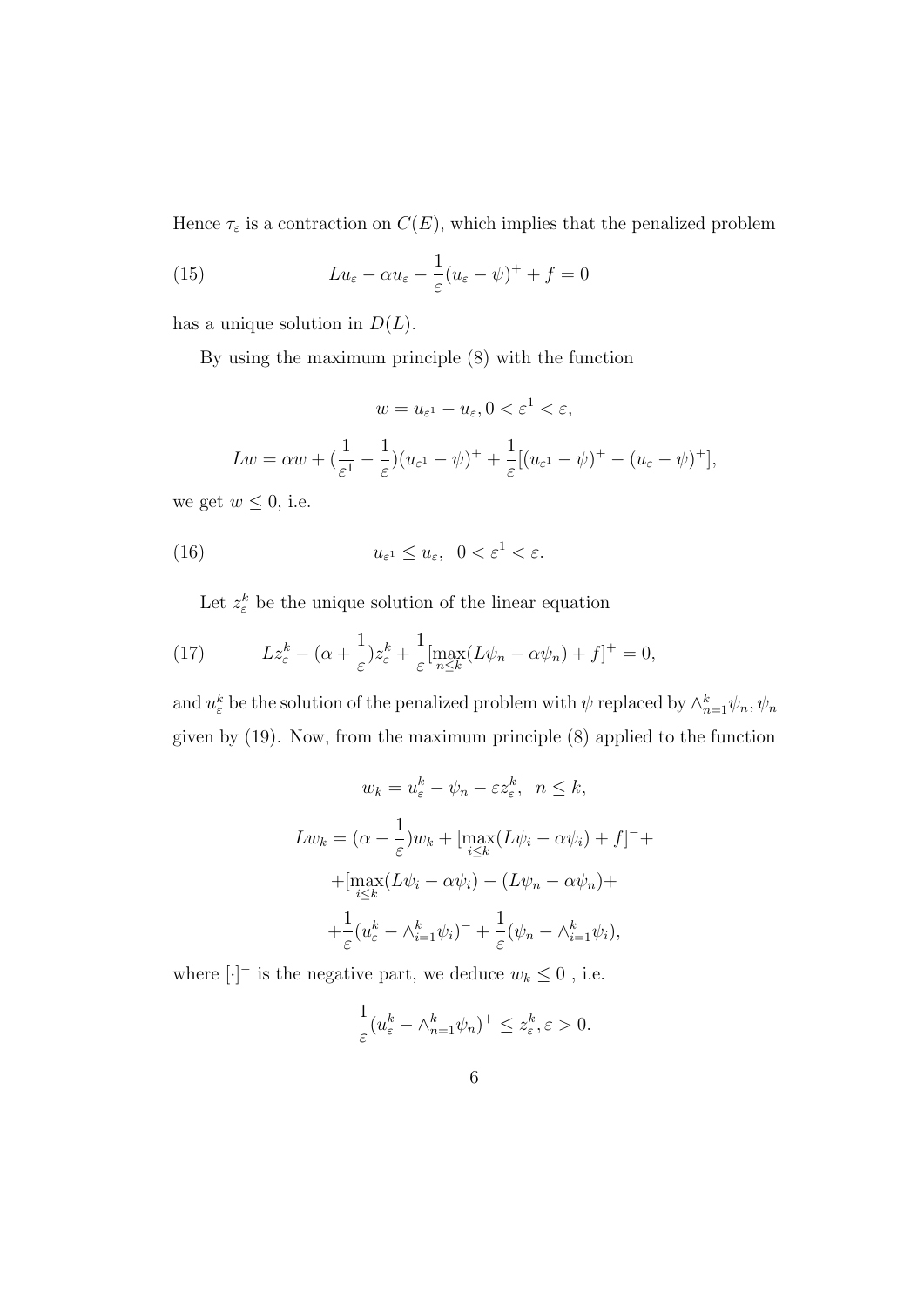Hence, by letting  $k \to \infty$  we establish

(18) 
$$
\frac{1}{\varepsilon}(u_{\varepsilon}-\psi)^{+} \leq z_{\varepsilon}, \ \varepsilon > 0,
$$

where  $z_{\varepsilon}$  is the solution in  $D^{\infty}(L)$  of the linear equation (3.10 for  $k = \infty$ . Notice that

(19) 
$$
||z_{\varepsilon}||_{C(E)} \le (1+\varepsilon\alpha)^{-1} ||[\max_{n\ge 1}(L\psi_n - \alpha\psi_n) + f]^+||, \varepsilon > 0.
$$

Going back to (13), we may use the maximum principle (8) with the function

$$
w = u_{\varepsilon} - u_{\varepsilon'} - \frac{1}{\varepsilon'} \|(u_{\varepsilon'} - \psi)^+\|_{C(E)}(\varepsilon - \varepsilon'), \quad 0 < \varepsilon' < \varepsilon,
$$
\n
$$
Lw = \alpha w + \frac{1}{\varepsilon}(y_{\varepsilon} - \psi)^+ - \frac{1}{\varepsilon'}(u_{\varepsilon'})^+,
$$

to get  $w \leq 0$ , i.e.

(20) 
$$
0 \le u_{\varepsilon} - u_{\varepsilon'} \le \|\frac{1}{\varepsilon'}(u_{\varepsilon'} - \psi)^+\|_{C(E)}(\varepsilon - \varepsilon'), \quad 0 < \varepsilon' < \varepsilon.
$$

Notice that we have use the fact that  $w > 0$  implies

$$
0 < \frac{1}{\varepsilon^1} (u_{\varepsilon^1} - \psi)^+ \le \frac{1}{\varepsilon} (u_{\varepsilon} - \psi)^+.
$$

Similarly, the maximum principle (8) applied to the function

$$
w = \pm (u_{\varepsilon} - \tilde{u}_{\varepsilon}) - \max\{\frac{1}{\alpha}||f - \tilde{f}||_{C(E)}, ||\psi - \tilde{\psi}||_{C(E)},
$$
  

$$
Lw = \alpha w \pm \frac{1}{\varepsilon}[(u_{\varepsilon} - \psi)^{+} - (\tilde{u}_{\varepsilon} - \tilde{\psi})^{+}] \pm (\tilde{f} - f),
$$

gives  $w \leq 0$ , i.e.

(21) 
$$
||u_{\varepsilon}-\tilde{u}_{\varepsilon}||_{C(E)} \leq \max\{\frac{1}{\alpha}||f-\tilde{f}||_{C(E)}, ||\psi-\tilde{\psi}||_{C(E)}\},\
$$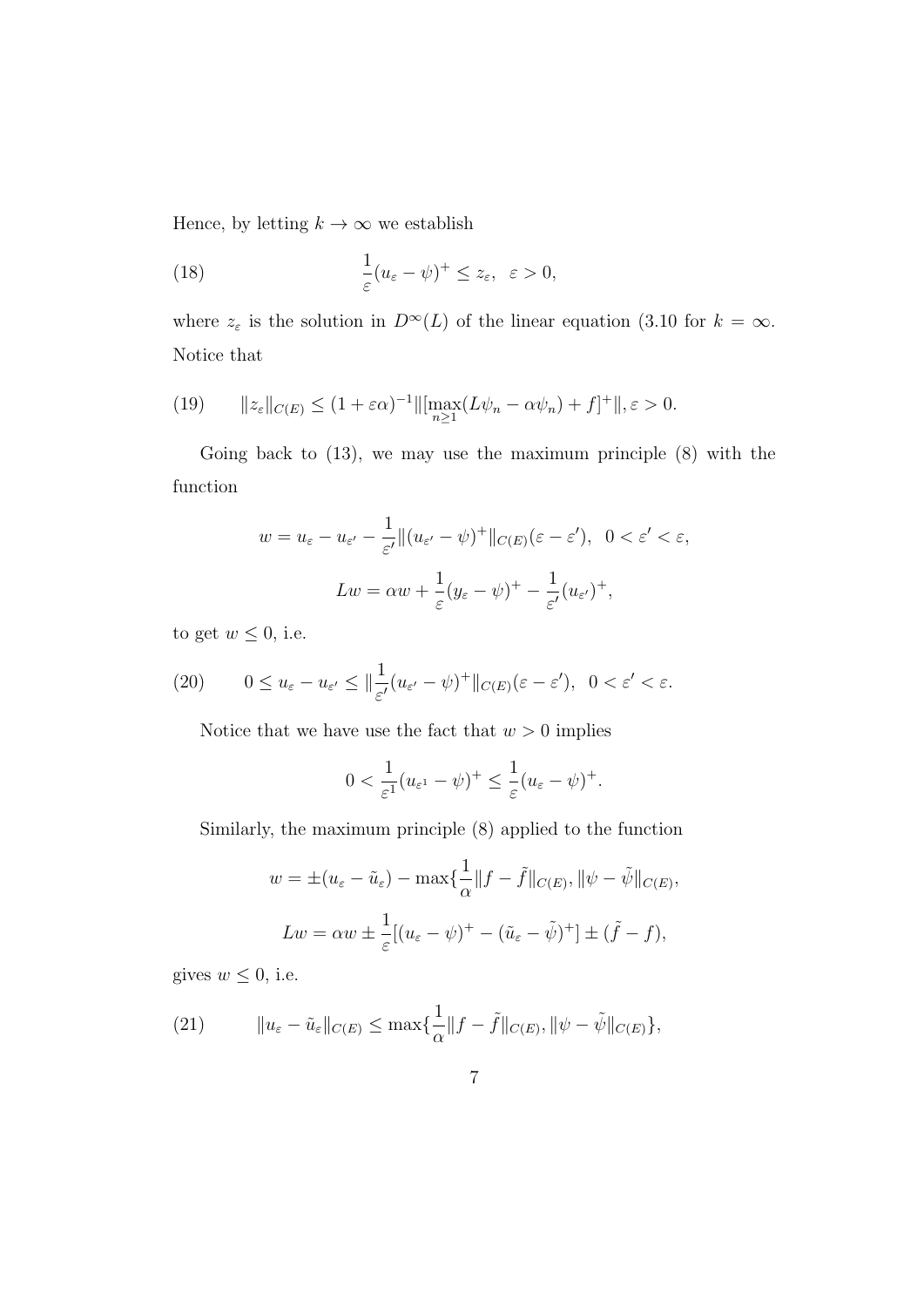where  $u_{\varepsilon}$  and  $\tilde{u}_{\varepsilon}$  denote the solutions of the penalized problems (12) with data  $f, \psi$  and  $\tilde{f}, \tilde{\psi}$ .

Now we are ready to pass to the limit as  $\varepsilon$  vanishes. In view of  $(15),...,(17)$ we get a limiting function  $u_{\alpha}$  in  $C(E) \cap D^{\infty}(L)$  satisfying (10). The Lewy-Stampacchia inequality (11) follows from (15) and the fact that

$$
z_{\varepsilon} \to \left[\max_{n\geq 1} (L\psi_n - \alpha \psi_n) + f\right]^+
$$
 as  $\varepsilon \to 0$ ,

weakly star in  $L^{\infty}(E)$ . The estimate (18) gives continuity of the solution  $u_{\alpha}$ w.r.t. data.

One way to show the uniqueness of solution to the problems (10) is to identify any solution with the value function (2). That can be achieved by using a weak version of Dynkin formula for function in  $C(E) \cap D^{\infty}(L)$ .

An alternative way is to establish the fact that  $u_{\alpha}$  is indeed the maximum subsolution, i.e. any *v* in  $C(E) \cap D^{\infty}(L)$  satisfying

(22) 
$$
Lv - \alpha v + f \ge 0, \ v \le \psi
$$

should be  $v \leq u_{\alpha}$ . To that effect, we consider the problem

$$
u \in C(E) \cap D^{\infty}(L), (Lu - \alpha u + f) \wedge (u \wedge u_{\alpha} - u) = 0.
$$

We claim  $v \leq u$  which implies  $v \leq u_{\alpha}$ . Indeed

$$
L(v - u) - \alpha(v - u) = g
$$

where  $g \geq 0$ . Because  $v - u$  belongs to  $D^{\infty}(L)$  we deduce  $v \leq u$   $\nu$ - a.e., and continuity gives  $v \leq u$  in  $C(E)$ .  $\Box$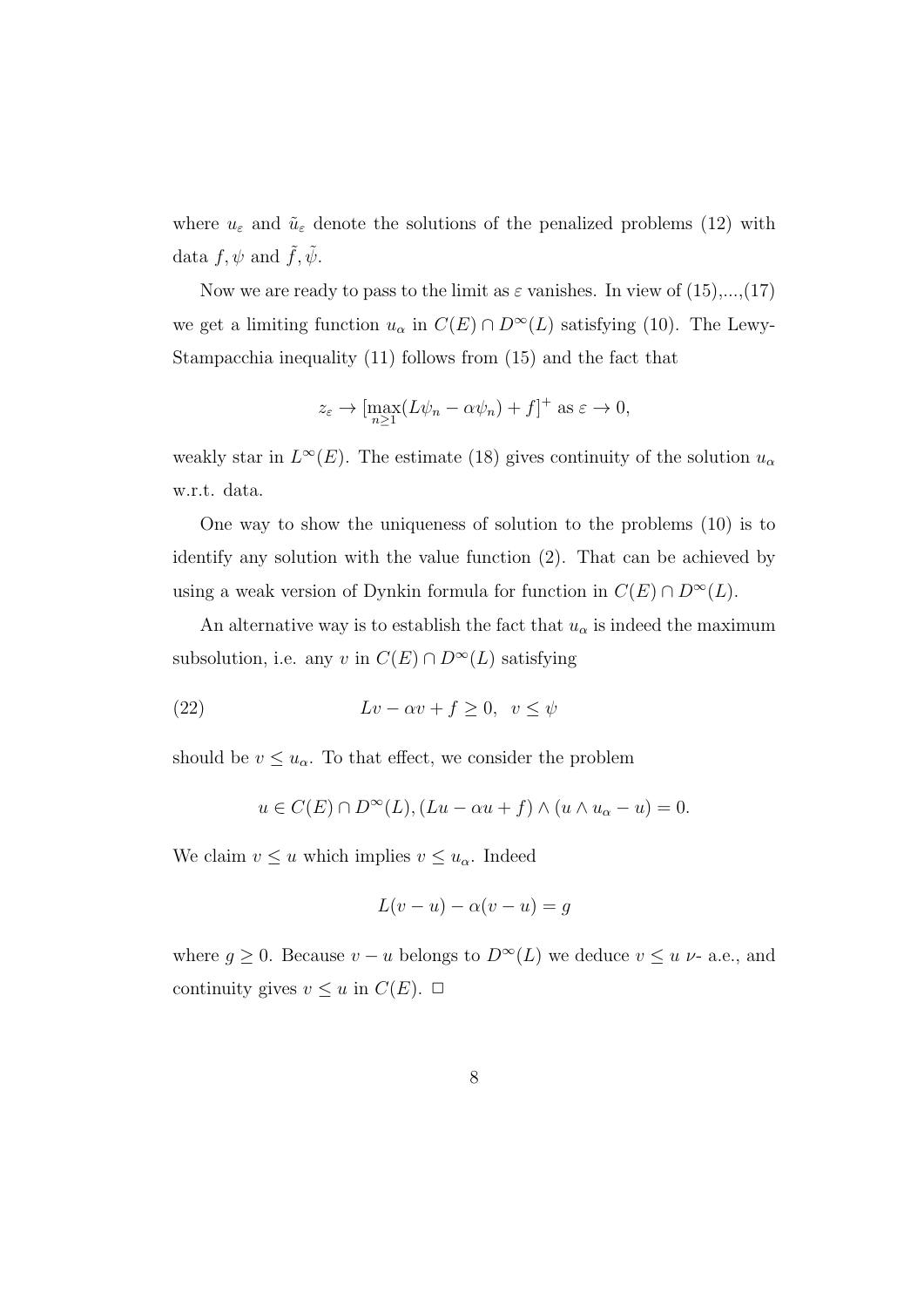#### **Poisson Jumps**

We assume here that the infinitesimal generator *L* has a Poisson jumps part, i.e.

(23) 
$$
L = L_0 + I,
$$

$$
I v(x) = \lambda(x) \int_E [v(y) - v(x)] m(dy),
$$

where  $L_0$  is the infinitesimal generator of a semigroup  $(\Phi_0(t), t \ge 0)$  satisfying the same assumptions as  $(\Phi(t), t \geq 0)$ , and  $m(\cdot)$  is a probability measure on *E* and

(24) 
$$
\lambda \in C(E), \ \lambda(x) \geq \lambda_0 > 0, \ \forall x \in E.
$$

Let us study the behavior as  $\alpha$  vanishes in the equation satisfied by the optimal cost (2), namely

(25) 
$$
u_{\alpha} \in C(E) \cap D^{\infty}(L), (Lu_{\alpha} - \alpha u_{\alpha} + f) \wedge (\psi - u_{\alpha}) = 0.
$$

#### **Theorem 2**

.

Assume  $(1)$ ,  $(5)$ ,  $(9)$ ,  $(20)$  and  $(21)$ . Then two possibilities may occur as *α* vanishes:

(i) either  $m(u_{\alpha}) = \int_{E} u_{\alpha}(y) m(dy)$  is bounded

(ii) or  $m(u_\alpha)$  diverges to  $-\infty$  (it is always bounded from above).

In the first case (i), the function  $u_{\alpha}$  converges weakly star to  $u_0$  in  $D^{\infty}(E)$ , where  $u_0$  is the maximum element of the set of functions  $u$  satisfying

(26) 
$$
u \in D^{\infty}(L), (Lu+f) \wedge (\psi - u) = 0,
$$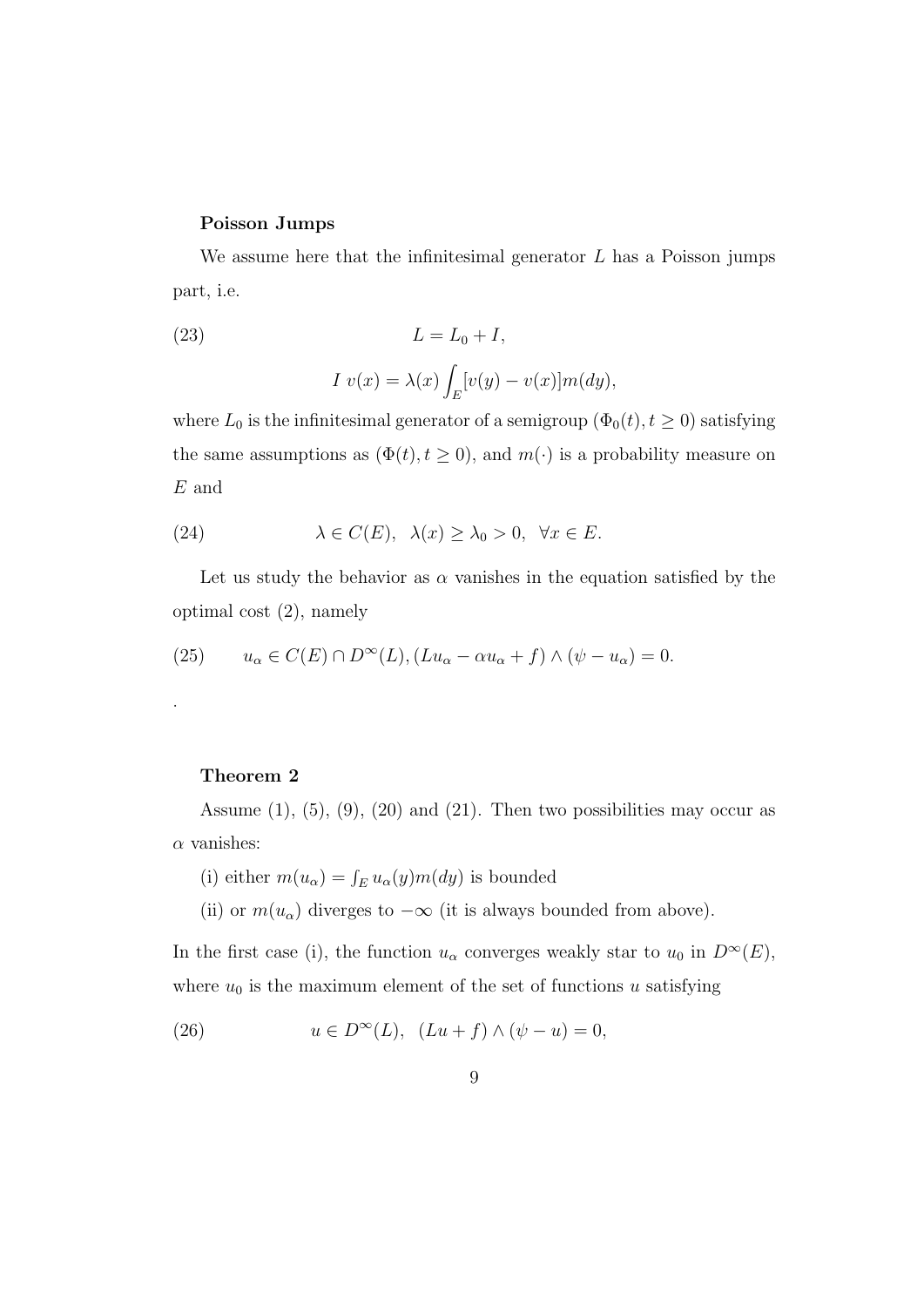provided  $\psi \leq 0$ . For the second case (ii), the function  $v_{\alpha} = u_{\alpha} - M(u_{\alpha})$ converges to weakly star to  $v_0$  in  $D^\infty(E)$ , where  $v_0$  is the unique solution of the equation,

(27) 
$$
v_0 \in D^{\infty}(L), \ \ m(v_0) = 0,
$$

 $Lv_0 + f = r$ , for some real number *r*,

provided *L* satisfies the strong maximum principle, namely: the only solutions of the equation  $Lv = c$ , *c* constant are constants function *v*, with  $c = 0$ .

#### **Proof**

From the Lewy-Stampacchia, inequality (11) we have

$$
Lu_{\alpha} - \alpha u_{\alpha} + f_{\alpha} = 0,
$$

with  $f_\alpha$  bounded in  $L^\infty(E)$  as  $\alpha$  vanishes. Because

$$
L_0 v_\alpha - (\lambda + \alpha) v_\alpha = L u_\alpha - \alpha u_\alpha + \alpha m(u_\alpha)
$$

we deduce

(28) 
$$
||v_{\alpha}||_{C(E)} \leq (\frac{1}{\lambda_0 + \alpha}) ||f_{\alpha} + \alpha m(u_{\alpha})||_{L^{\infty}(E)}, \ \forall \alpha > 0.
$$

Also, since

$$
||u_{\alpha}||_{C(E)} \le \frac{1}{\alpha} ||f_{\alpha}||_{L^{\infty}(E)}
$$

we have

(29) 
$$
|\alpha m(u_{\alpha})| \leq ||f_{\alpha}||_{L^{\infty}(E)}, \quad \forall \alpha > 0.
$$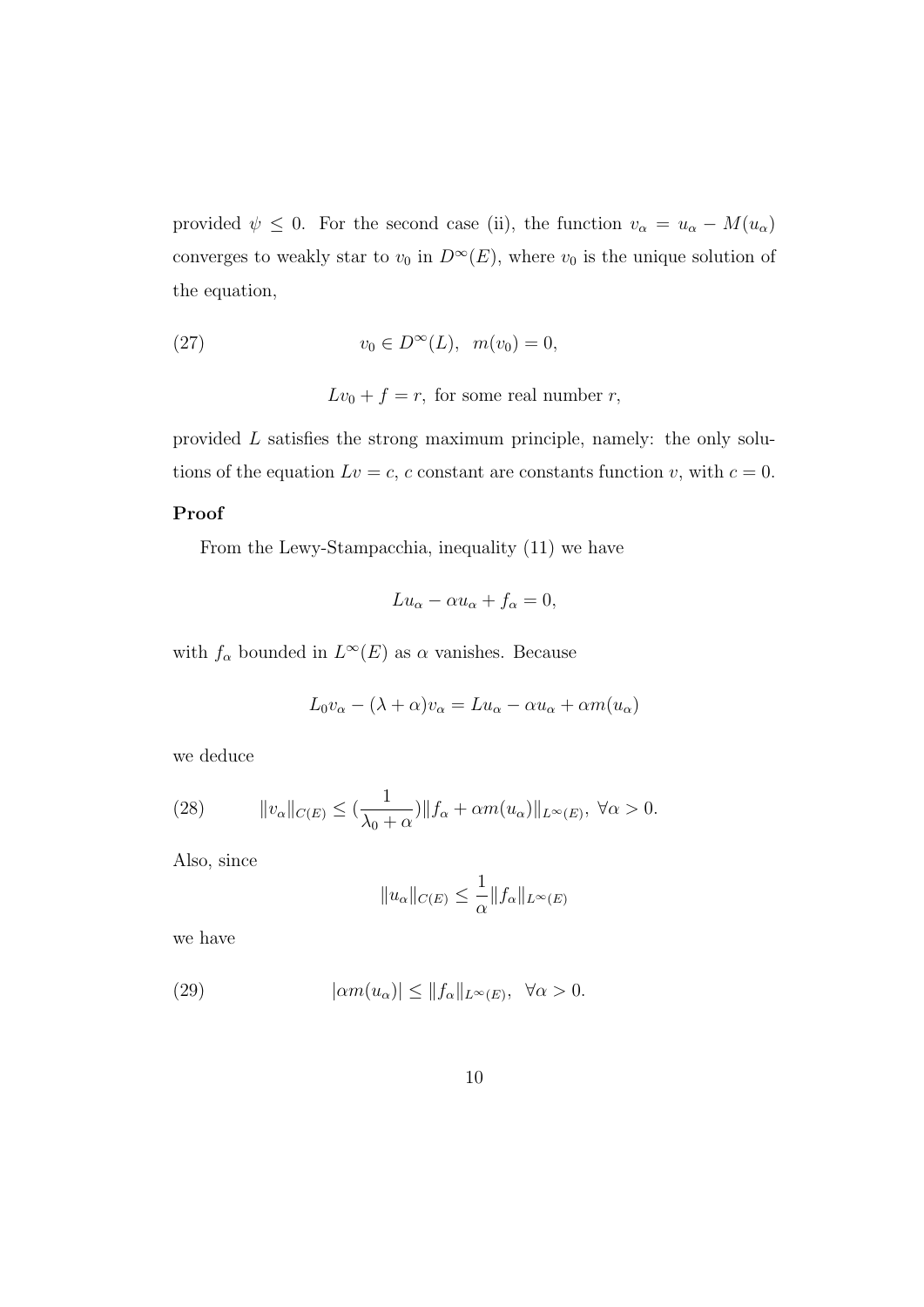Then in either cases (i), (ii), we can find a function  $v_0$  in  $D^\infty(L)$  such that

$$
v_{\alpha} \rightarrow v_0
$$
 and  $Lv_{\alpha} \rightarrow Lv_0$  weakly star in  $L^{\infty}(E)$ 

as  $\alpha \to 0$  for some subsequence.

Now, if (i) holds than we have

$$
u_{\alpha} \rightharpoonup u_0,
$$

which is clearly a solution of  $(23)$ . To show that  $u_0$  is the maximum subsolution (solutions) we denote by *u* a solution of (23) and by  $\tilde{u}_{\alpha}$  the solution of problem (10) with data  $f + \alpha u$ ,  $\psi$ . By Theorem 1, we have

$$
u\leq \tilde{u}_{\alpha},
$$

and because  $u \leq \psi \leq 0$ , the monotonicity in the data implies

$$
\tilde{u}_{\alpha} \rightharpoonup \tilde{u}_0 \le u_0, \text{ as } \alpha \to 0.
$$

Hence  $u \leq u_0$ .

for the second case (ii) we notice that

$$
v_{\alpha} \leq \psi - m(u_{\alpha}) = \psi_{\alpha}
$$

Since  $v_\alpha$  bounded,  $m(u_\alpha)$  should be bounded from above. In this case (ii),  $\psi_{\alpha}$  diverges to  $+\infty$  and limiting equation is (24), for

$$
\alpha m(u_{\alpha}) \to r.
$$

The uniqueness for the problem (24) is part of the assumption on the strong maximum principle satisfied by  $L$ .  $\Box$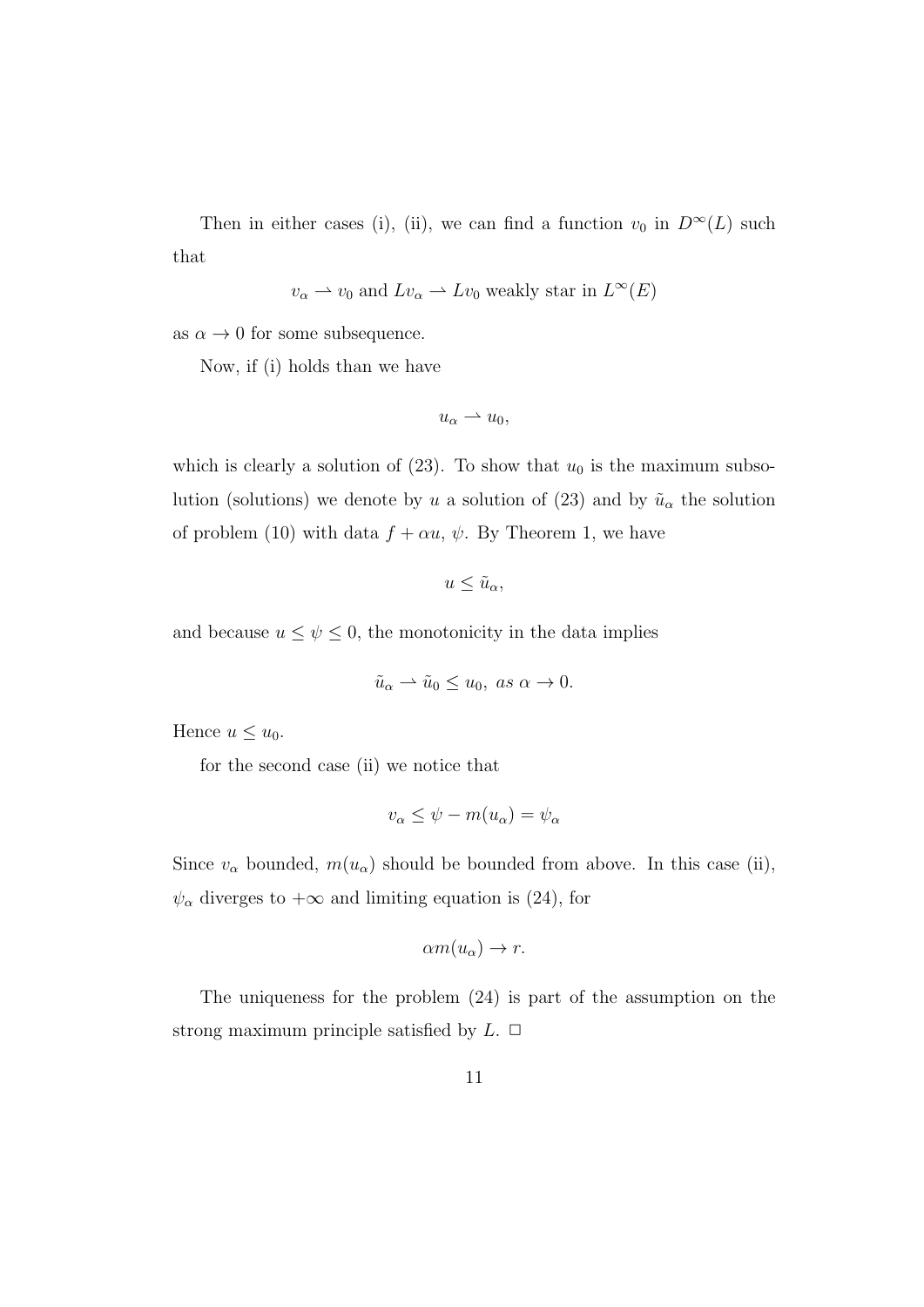# **Remark 1**

Suppose that the resolvent operator corresponding to *L* is compact in  $C(E)$  i.e., if  $f_n \to f$  weakly star in  $L^{\infty}(E)$  then the solution  $u_n$  of

$$
Lu_n - \alpha u_n + f_n = 0, \ \alpha > 0 \text{ fixed},
$$

converges in  $C(E)$  to the solution *u* of the limiting equation. We deduce that the limiting functions either  $u_0$  or  $v_0$  are in  $C(E)$ .  $\Box$ 

#### **Remark 2**

Notice that the measure  $m(\cdot)$  is not in general an invariant measure for the semigroup,  $(\Phi(t), t \geq 0)$ .

#### **Remark 3**

Most of the results can be extended to the case where *E* is locally compact metric space. Also other kind of control problem can be studied with this technique.  $\Box$ 

# **5. General Jumps**

When we allow the probability measure  $m(\cdot)$  in (20) to depend on *x*, the method of *§*4 does not work anymore. However, the technique based on the invariant measure can be carried out. We have in mind the case of reflected diffusion with jumps studied in [6]. On the other hand, if we want to include cases with accumulation of jumps, e.g.

(30) 
$$
Iv(x) = \int_F [v(x + \gamma, \xi)) - v(x)] \beta(x, \xi) \pi(d\xi),
$$

with  $\pi$  a  $\sigma$ -finite measure on  $F$ ,

(31) 
$$
0 \leq \beta(x,\xi) \leq 1, \quad 0 < \gamma(x,\xi) \leq \gamma_0(\xi),
$$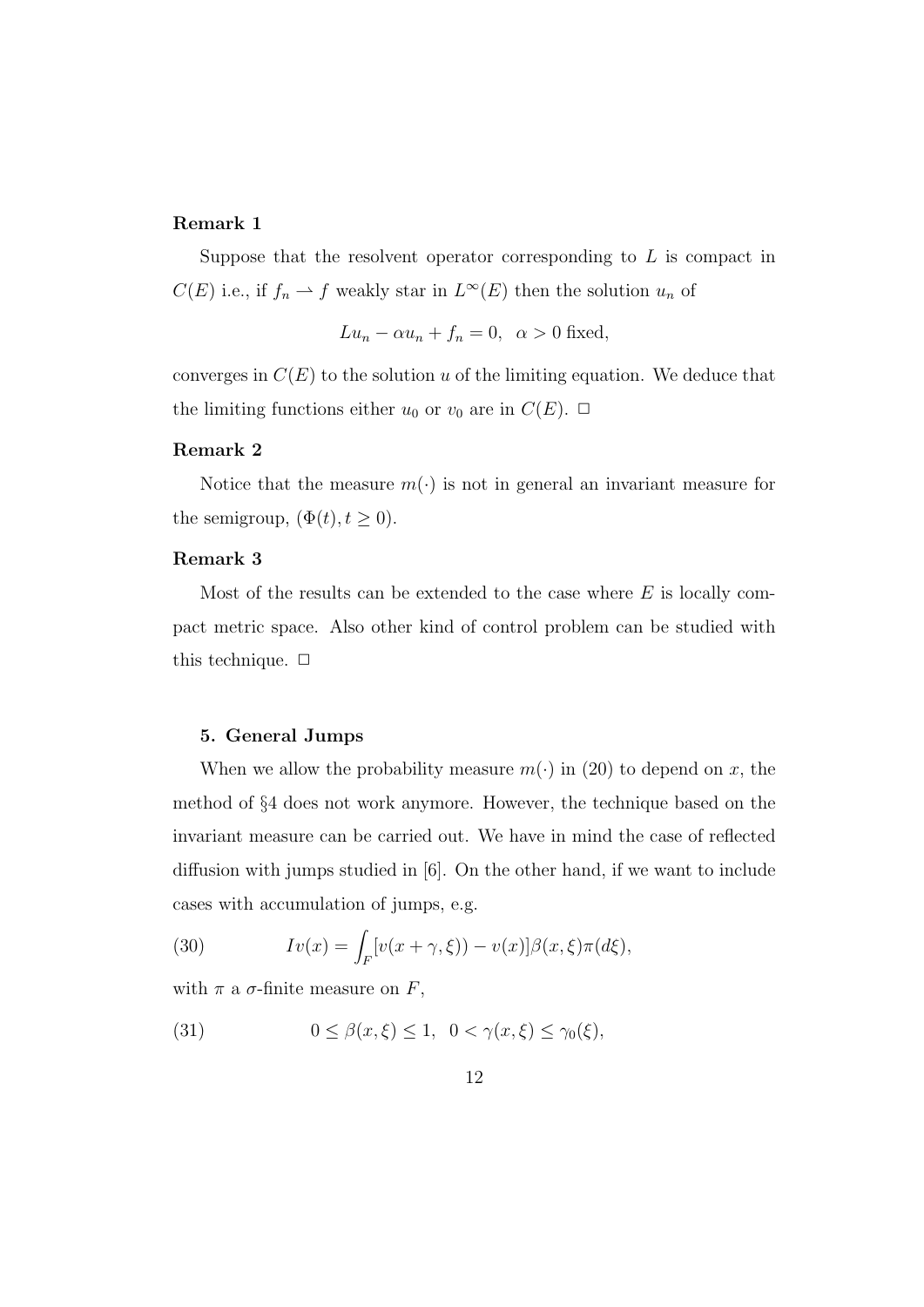(32) 
$$
\int_{F} \gamma_0(\xi) T(dz) < \infty,
$$

(33) 
$$
x + \gamma(x, \xi) \in E, \ \forall x \in E, \ \beta(x, \xi) \neq 0,
$$

then we need to go through precise estimates on the corresponding transition density function to show the existence of an invariant density measure, cfr. Garroni and Menaldi [4].

Herein, even if we are thinking of the reflected diffusion with jumps, we state all results for general semigroup with nice ergodic properties.

Assume that there exists an invariant distribution  $m(\cdot)$  for the semigroup  $(\Phi(t), t \geq 0)$  which is exponentially stable, i.e.

(34) 
$$
\|\Phi(t)v - m(v)\|_{C(E)} \le Ce^{\nu t} \|v\|_{C(E)}, \forall v \in C(E),
$$

for some constant  $C, \nu > 0$  and where  $m(\cdot)$  is a probability measure on *E* and

(35) 
$$
m(v) = \int_{E} v(y)m(dy), \forall v \in C(E).
$$

# **Theorem 3**

Let us assume (1), (5), (9) and (29). Then the limit of the solution  $u_{\alpha}$  of problem  $(22)$  as  $\alpha$  vanishes is characterized as follows:

(i) if  $m(f) \geq 0$  then  $u_{\alpha}$  converges weakly star to  $u_0$  in  $D^{\infty}(L)$ , where  $u_0$ is the maximum element of the set of functions *u* satisfying

(36) 
$$
u \in D^{\infty}(L), (Lu + f) \wedge (\psi - u) = 0,
$$

provided  $\psi \leq 0$ ;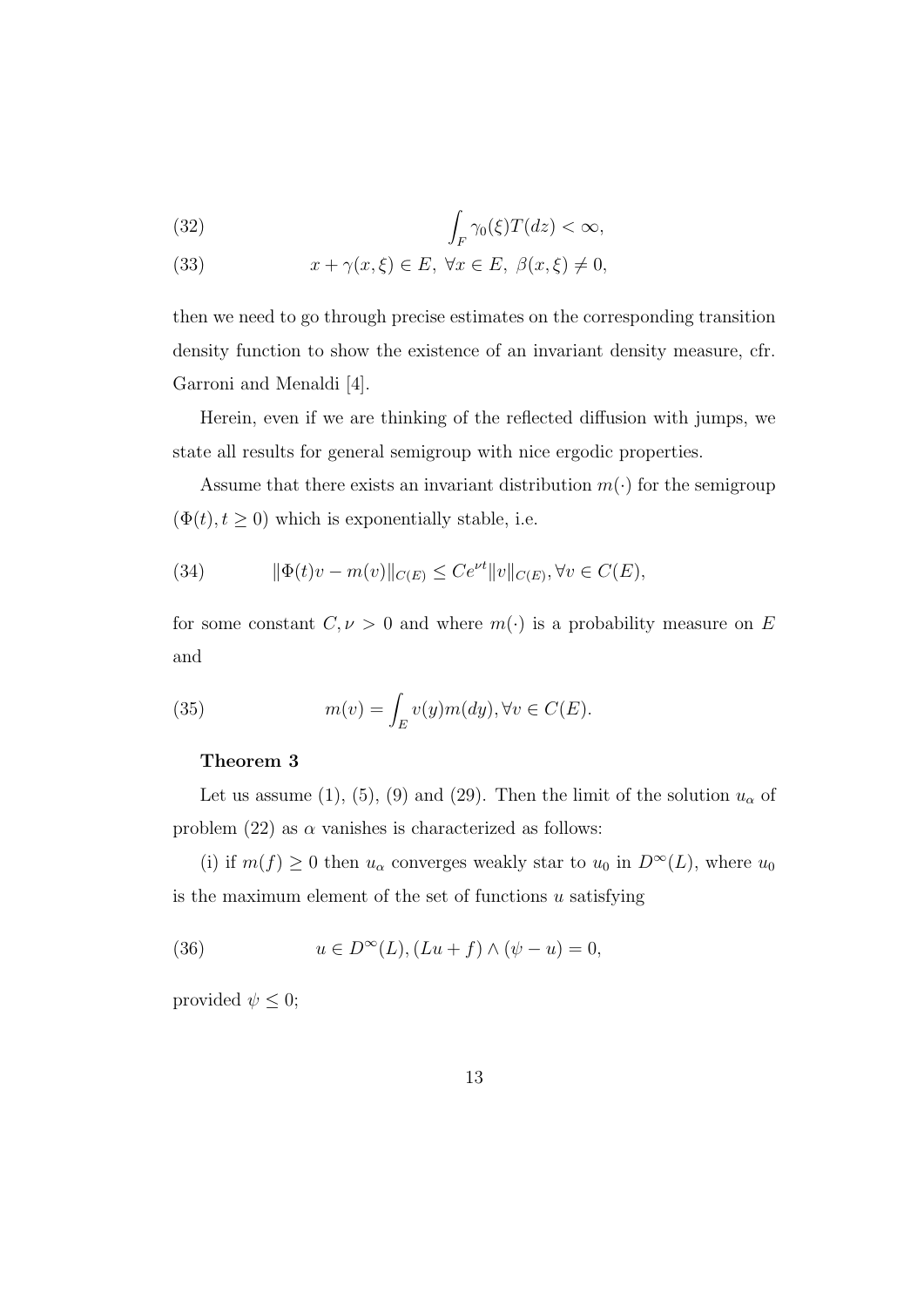(ii) if  $m(f) < 0$  then  $v_{\alpha} = u_{\alpha} - m(u_{\alpha})$  is bounded in  $D^{\infty}(L)$  and any weakly star limit *v* satisfies

(37) 
$$
v \in D^{\infty}(L), m(v) = 0, Lv + f = r
$$
, for some constant r.

Moreover, if the operator *L* satisfies the strong maximum principle mentioned in Theorem 2, then we have three alternatives

(i) if  $m(f) > 0$  then  $u_0$  is the unique solution of (31),

(ii) if  $m(f) = 0$  then  $u_0$  is the unique solution of the problem

(38) 
$$
u_0 \in D^{\infty}(L), Lu_0 + f = 0, \min\{\psi - u_0\} = 0,
$$

(iii) if  $m(f) < 0$  then  $v_0$  is the unique solution of (32) and  $r = m(f)$ .

#### **Proof**

Again by Lewy-Stampacchia inequality (11) we have

$$
Lu_{\alpha} - \alpha u_{\alpha} + f_{\alpha} = 0,
$$

where  $f_{\alpha}$  remains bounded in  $L^{\infty}(E)$  as  $\alpha$  vanishes. In view of (29) we get

(39) 
$$
||v_{\alpha}||_{C(E)} \leq \frac{1}{\alpha + \nu} \} ||f_{\alpha} - \alpha u_{\alpha}||_{L^{\infty}(E)}, \ \forall \alpha > 0,
$$

after noticing that  $v_{\alpha} = u_{\alpha} - m(u_{\alpha}), m(v_{\alpha}) = 0, m(f_{\alpha} - \alpha u_{\alpha}) = 0.$ 

We can then assume that

(40) 
$$
v_{\alpha} \to v_0, Lv_{\alpha} \to Lv_0, \alpha m(v_{\alpha}) \to r,
$$

at least for some sequence in  $\alpha$  and the two first convergences are weakly star in  $L^{\infty}(E)$ .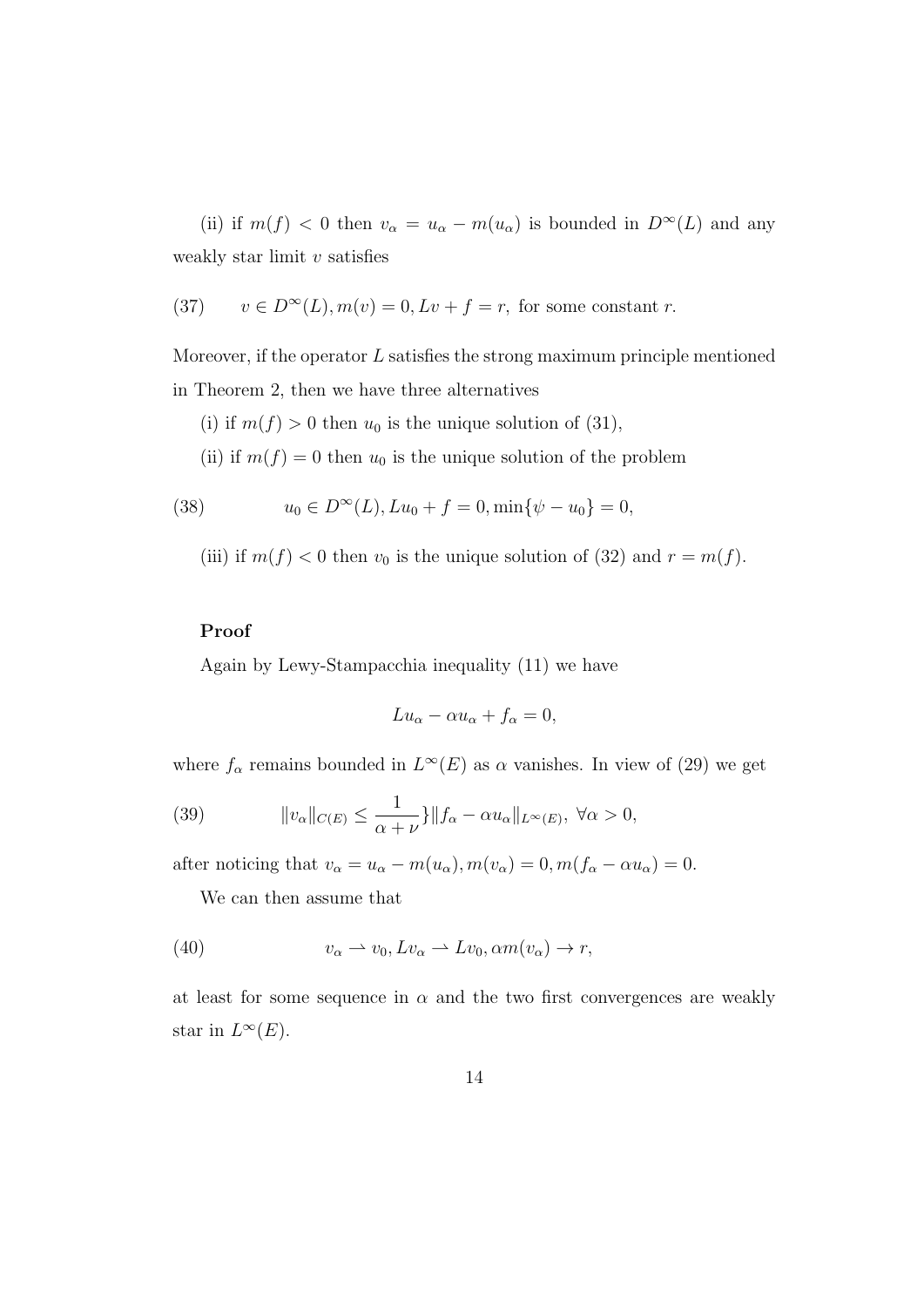Since  $m(u_{\alpha})$  is always bounded from above and

$$
\alpha m(u_{\alpha}) = m(f_{\alpha}) \le m(f),
$$

we show that  $m(u_{\alpha})$  bounded implies  $m(f) \geq 0$ . To see the opposite condition, we look at the stopping set

$$
S_{\alpha} = \{ x \in E : u_{\alpha}(x) = \psi(x) \}.
$$

Because  $\psi$  and  $v_\alpha$  are bounded, there exist  $\alpha_0 > 0$  such that  $S_\alpha$  is empty for  $0 < \alpha < \alpha_0$ , if we have assumed  $m(u_\alpha)$  unbounded. In this case  $f_\alpha = f$ for  $0 < \alpha < \alpha_0$ , which implies  $m(f) \leq 0$ . If actually  $m(f) = 0$  then we can construct a subsolution as follows:  $w_\alpha$  solution of

$$
w_{\alpha} \in D(L), \quad Lw_{\alpha} - \alpha w_{\alpha} + f = 0
$$

and

$$
\bar{w}_{\alpha} = w_{\alpha} - ||\psi - w_{\alpha}||_{C(E)}.
$$

The maximum principle yields  $u_{\alpha} \geq \bar{w}_{\alpha}$ . Since  $w_{\alpha}$  is bounded, because  $m(f) = 0$ , we should have  $u_{\alpha}$  bounded from below, which contradicts the fact that  $m(u_{\alpha})$  is unbounded. Summing up, we have established the following:

(41) (i)  $m(u_\alpha)$  is bounded if and only if  $m(f) \ge 0$ 

(42) (ii) if 
$$
m(u_{\alpha})
$$
 is unbounded there exists  $\alpha_0 > 0$ 

(43) such that 
$$
f_{\alpha} = f
$$
 for  $0 < \alpha < \alpha_0$ .

Hence, (34), (35) and (36) allows us to pass to the limit as in Theorem 4.1 to complete the proof, after showing (33). To that effect, notice that  $f_\alpha \leq f$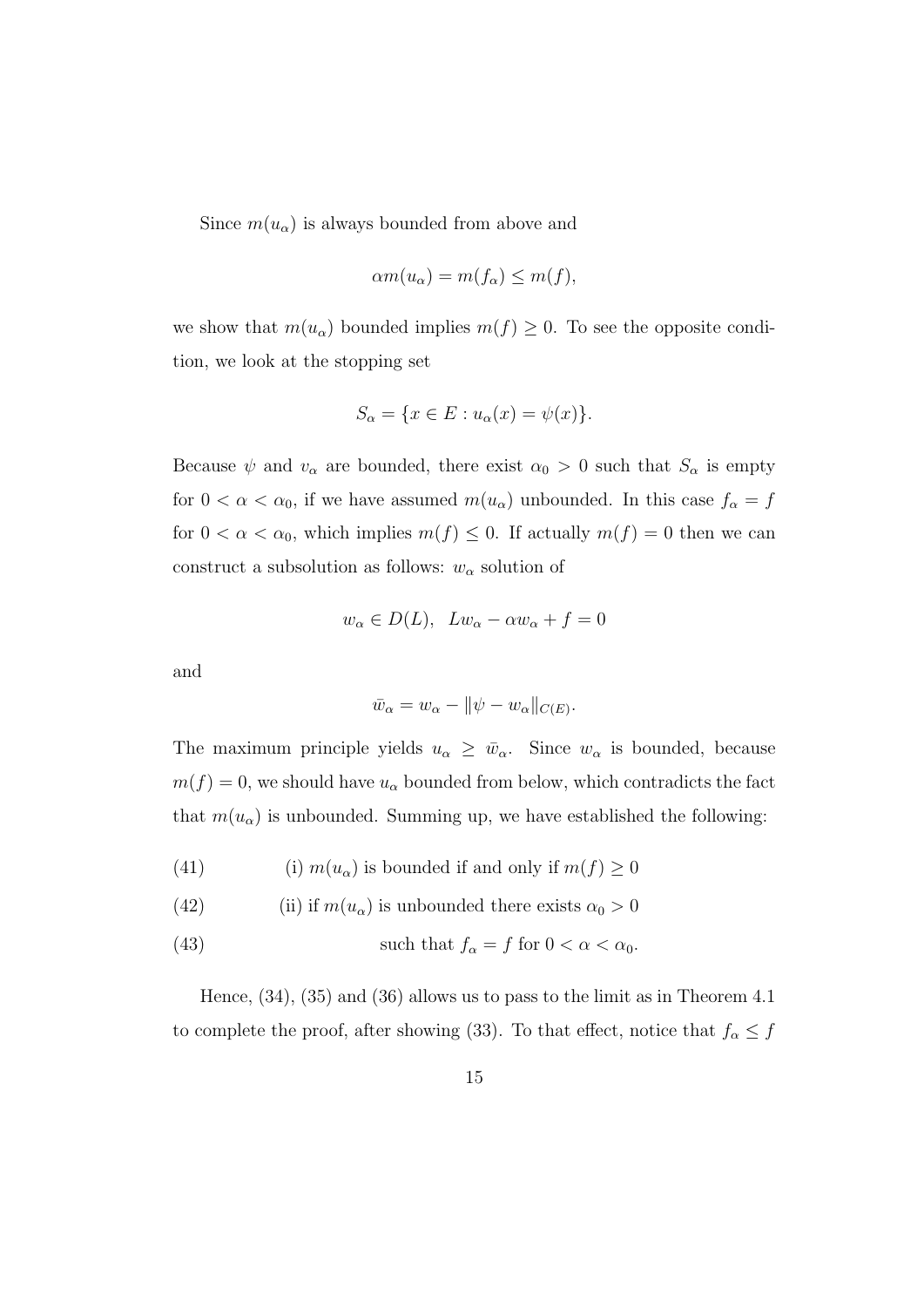and  $f_{\alpha}$  converges weakly to  $f_0$  as goes to 0. If  $m(f) = 0$  then we have

$$
u_0 \in D^{\infty}(L)
$$
  $Lu_0 + f_0 = 0$ ,  $f_0 \le f$ ,

with  $u_0$  being the a weak limit of  $u_\alpha$ . But  $m(f_0) = m(f) = 0$ , which implies  $f_0 = f$ .  $\Box$ 

# **Remark**

When  $m(f) > 0$ , still we have (31) for any continuous function  $\psi$ , not necessarily negative. **□** 

#### **Remark**

Comments similar to those of  $\S 4$  can be stated.  $\Box$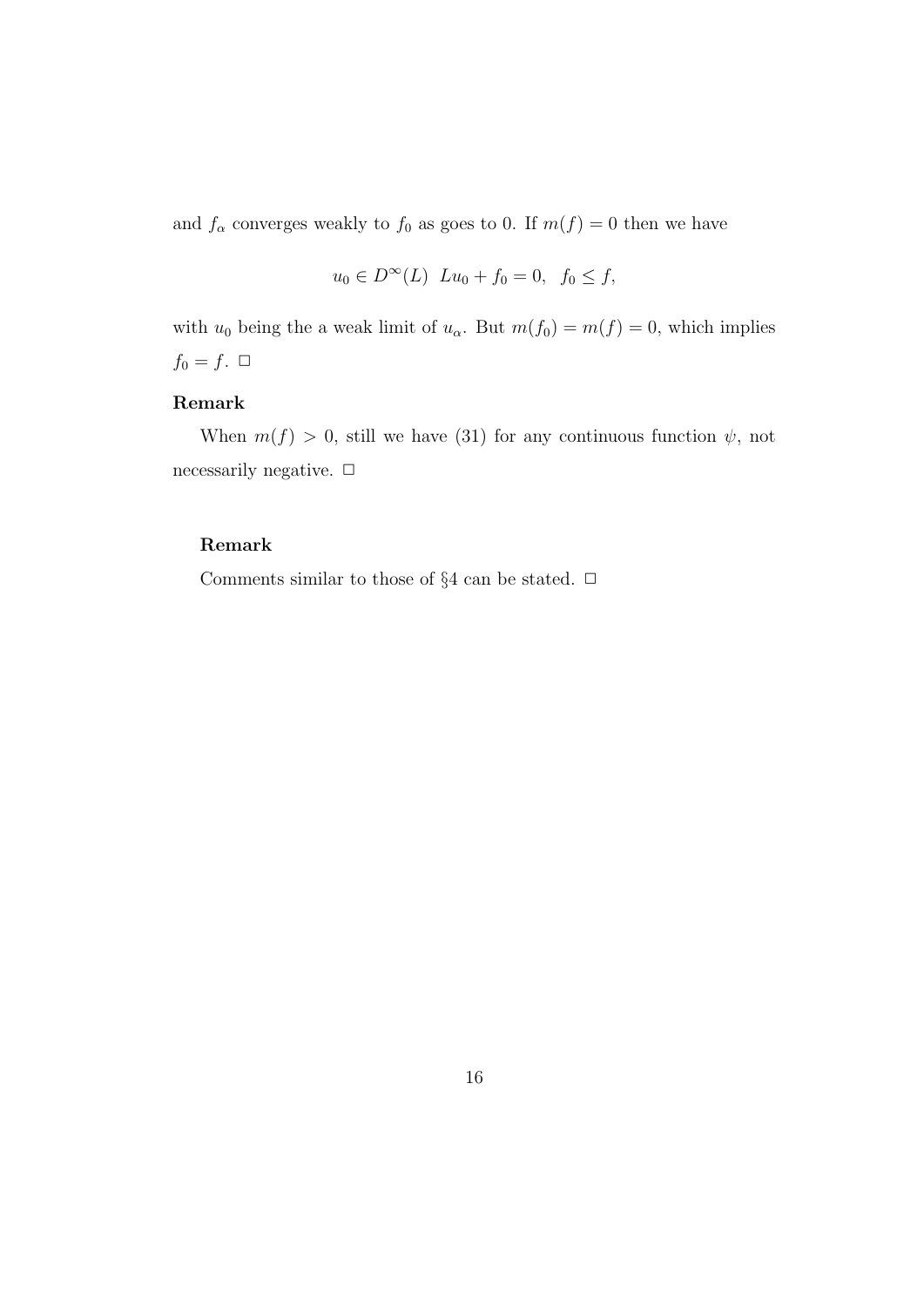### **REFERENCES**

- **[1]** A Bensoussan, Semi-group approach to variational and quasi-variational inequalities, Proceedings of the First Franco-South East Asian Conference on Mathematical Sciences, Manila Philippines, June 1982.
- **[2]** A. Bensoussan, and J.L. Lions, On the asymptotic behavior of the solution of variational inequalities, Proceeding of Theory of Nonlinear Operators, Akademie-Verlag, Berlin (197), pp. 25-40.
- **[3]** I. Capuzzo-Dolcetta and M.G. Garroni, Oblique derivative problems and invariant measures, Annali Scuola Normale Sup. di Pisa, 23 (1986), pp. 689-720.
- **[4]** M.G. Garroni, and J.L. Menaldi, On the asymptotic behavior of solutions of integro-differential inequalities, Ricerche de Matematica, to appear.
- **[5]** P.L. Lions and B. Perthame, Quasi-variational inequalities and ergodic impulse control, SIAM J. Control Optim, 24 (1986), pp. 604-615.
- **[6]** J.L. Menaldi and M. Robin, An ergodic control problem for reflected diffusion with jumps, IMA J. Math. Control Inf., 1 (1984), pp. 309- 322.
- **[7]** J.L. Menaldi, B. Perthame and M. Robin, Ergodic problem for optimal stochastic switching, preprint.
- **[8]** B. Perthame, Vanishing Impulse Cost for the quasi-variational inequality of ergodic control, Asymptotic Theory, to appear.